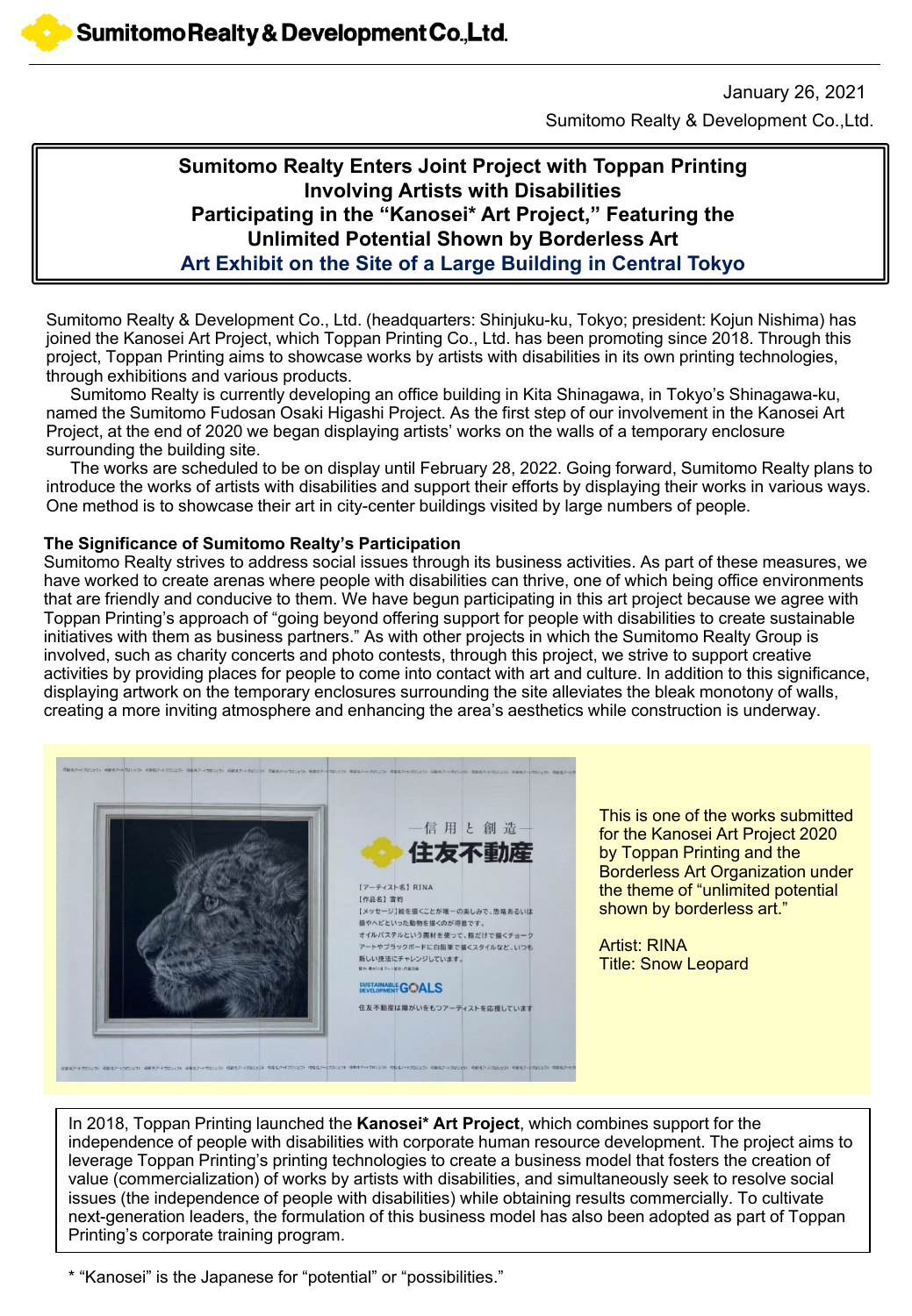## Reference: Overview of the Sumitomo Fudosan Osaki Higashi Project

With the Sumitomo Fudosan Osaki Higashi Project, the Company is building a large office building with 19 floors above ground and total floor space of 47,600 m<sup>2</sup>. Located in Kita Shinagawa, Shinagawa-ku, the building will offer easy access to two stations on seven train lines: Osaki Station (JR and Rinkai lines) and Gotanda Station (JR and Asakusa lines).

The building is situated in the rapidly developing Osaki area of Tokyo, near Shinagawa Station (the future terminus of the linear Shinkansen) and Takanawa Gateway Station, a new station on the Yamanote Line. We anticipate strong demand for office space in this area.



## **Structural Overview**

| I ocation              | 420-1, 5-chome, Kita Shinagawa,<br>Shinagawa Ward, Tokyo                                                                                                                              |
|------------------------|---------------------------------------------------------------------------------------------------------------------------------------------------------------------------------------|
| Access                 | Osaki Station, on the JR and Rinkai<br>lines (8 min. walk)<br>Gotanda Station, on the Tokyu<br>Ikegami Line (9 min. walk)<br>Gotanda Station, on the JR lines<br>(10 min. walk), etc. |
| Site area              | 7,102.36 m <sup>2</sup> (2,148.51 tsubo)                                                                                                                                              |
| Gross floor<br>area    | 47,509.26 m <sup>2</sup> (14,371.92 tsubo)                                                                                                                                            |
| Gross<br>leasable area | 31,285.23 m <sup>2</sup> (9,464.02 tsubo)                                                                                                                                             |
| Structure              | Steel frame (some reinforced<br>concrete and steel-reinforced<br>concrete sections), seismic<br>isolation structure                                                                   |
| No. of floors          | 19 above ground, 2 below ground,<br>one roof bulkhead                                                                                                                                 |
| Expected<br>completion | February 2022                                                                                                                                                                         |
| Design                 | Nikken Sekkei I td.                                                                                                                                                                   |
| Construction           | Shimizu Corporation                                                                                                                                                                   |

Artist's rendition of the completed building

#### **Key Features**

#### ■ Smooth access in multiple directions

• The building is accessible via multiple JR lines from nearby Osaki and Gotanda stations, as well as from Shinagawa Station, with service to Shinkansen lines and Haneda Airport. The building thus offers smooth transport links, making the facility convenient for sales activities, transport between locations, and for business trips.

#### ■ **Office floors that foster efficient, comfortable working environments**

• The standard floor area is more than 1,797  $m^2$  (approximately 543 tsubo), allowing organizational functions to be integrated into a single space. The space is also free of pillars or columns, allowing for diverse layouts. This space facilitates working environments that promote interaction, suiting it to modern-day office needs.

■ Base-isolated structure to ensure a structurally robust building that is safe and secure

• The lower part of the building contains a seismic isolation structure designed to absorb shaking and provide safety and a sense of security.

#### ■ **Enhanced BCP measures with redundant electrical backup system**

• To ensure disaster preparedness, the building has access to three sources of electric power. In addition, tanks within the building store enough fuel oil to run generators for 72 hours. This redundant power backup system is part of our enhanced BCP measures.